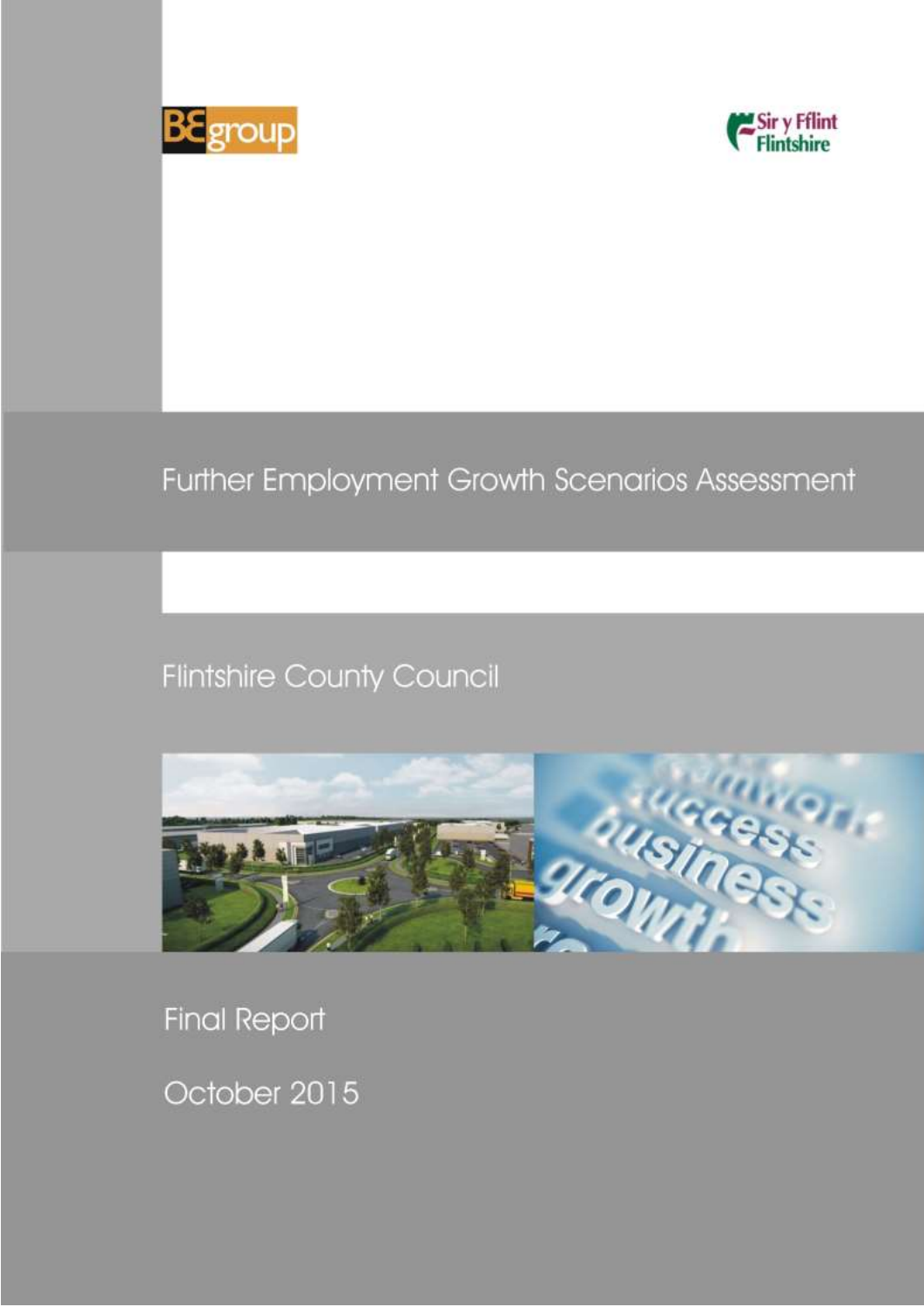### **CONTENTS**

| 2.0 UPDATE ON EMPLOYMENT PROJECTIONS BASED ON LATEST WELSH |  |
|------------------------------------------------------------|--|
|                                                            |  |
|                                                            |  |
|                                                            |  |
| 5.0 SUMMARY OF IMPLICATIONS FOR EMPLOYMENT LAND REVIEW  16 |  |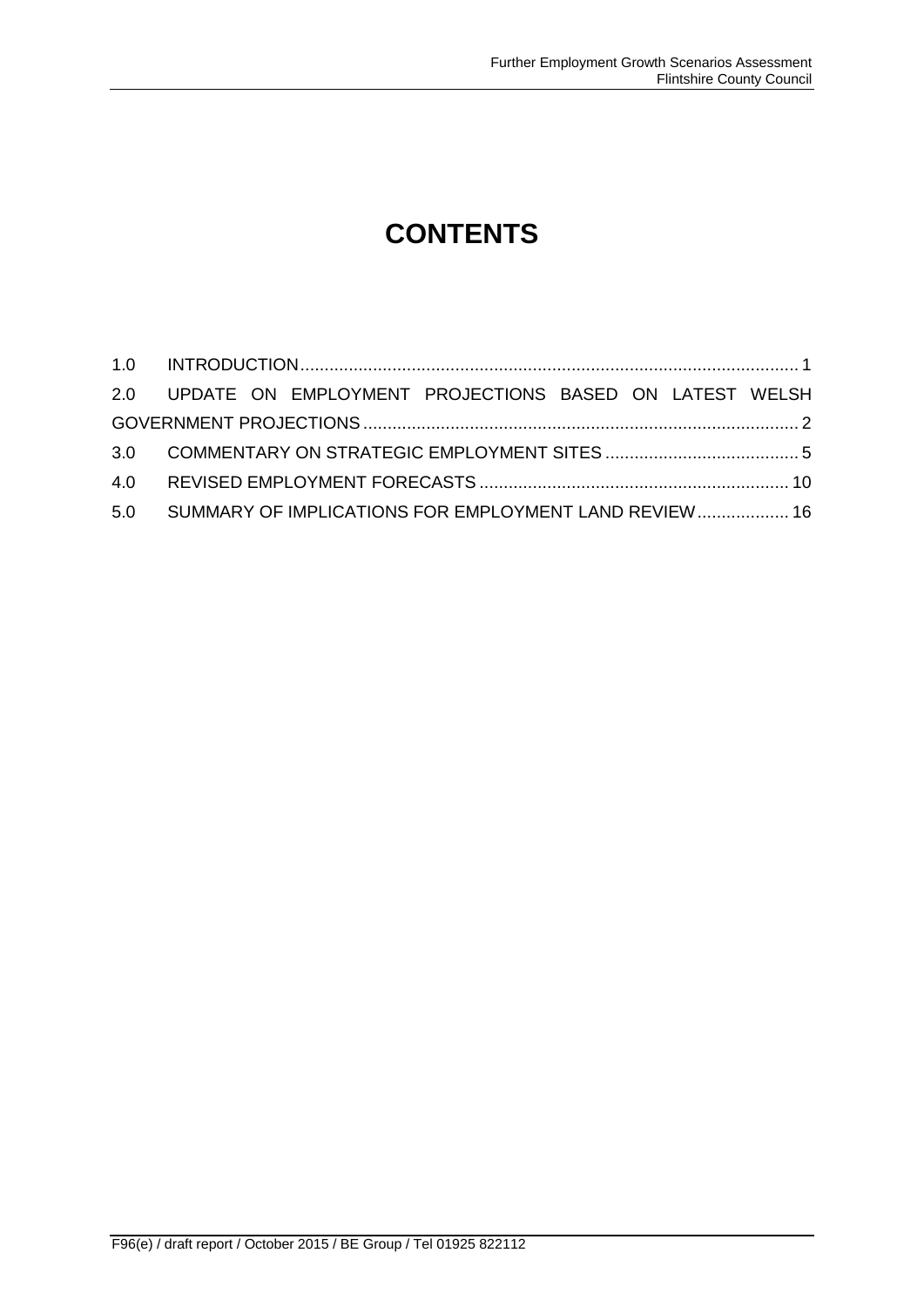#### <span id="page-2-0"></span>**1.0 INTRODUCTION**

- 1.1 This Report provides additional advice to Flintshire County Council in regards to employment growth and its potential implications for employment land.
- 1.2 The BE Group prepared the Employment Land Review (ELR) on behalf of Flintshire County Council and Wrexham County Borough Council (final report September 2015) as part of the evidence base for the two Councils' Local Development Plans. This further advice refers to the forecasting and findings of the ELR and should be read in conjunction with that report. The ELR report forecast employment land demand to 2030, based on historic land take-up and Cambridge Econometrics employment forecasting. The employment forecasts projected a significant decline in the manufacturing sector.
- 1.3 Flintshire County Council has requested further scenario modelling on the employment forecasts to 2030, to account for more positive prospects in the manufacturing sector, significant development intents for the Deeside Enterprise Zone and updated population forecasts. This advice outlines the further scenario modelling and the implications for Flintshire County's provision of employment land.
- 1.4 This advice draws upon data from the ELR, Welsh Government population projections and modelling prepared for Flintshire County Council by the Corporate Research and Information Unit of Conwy County Borough Council.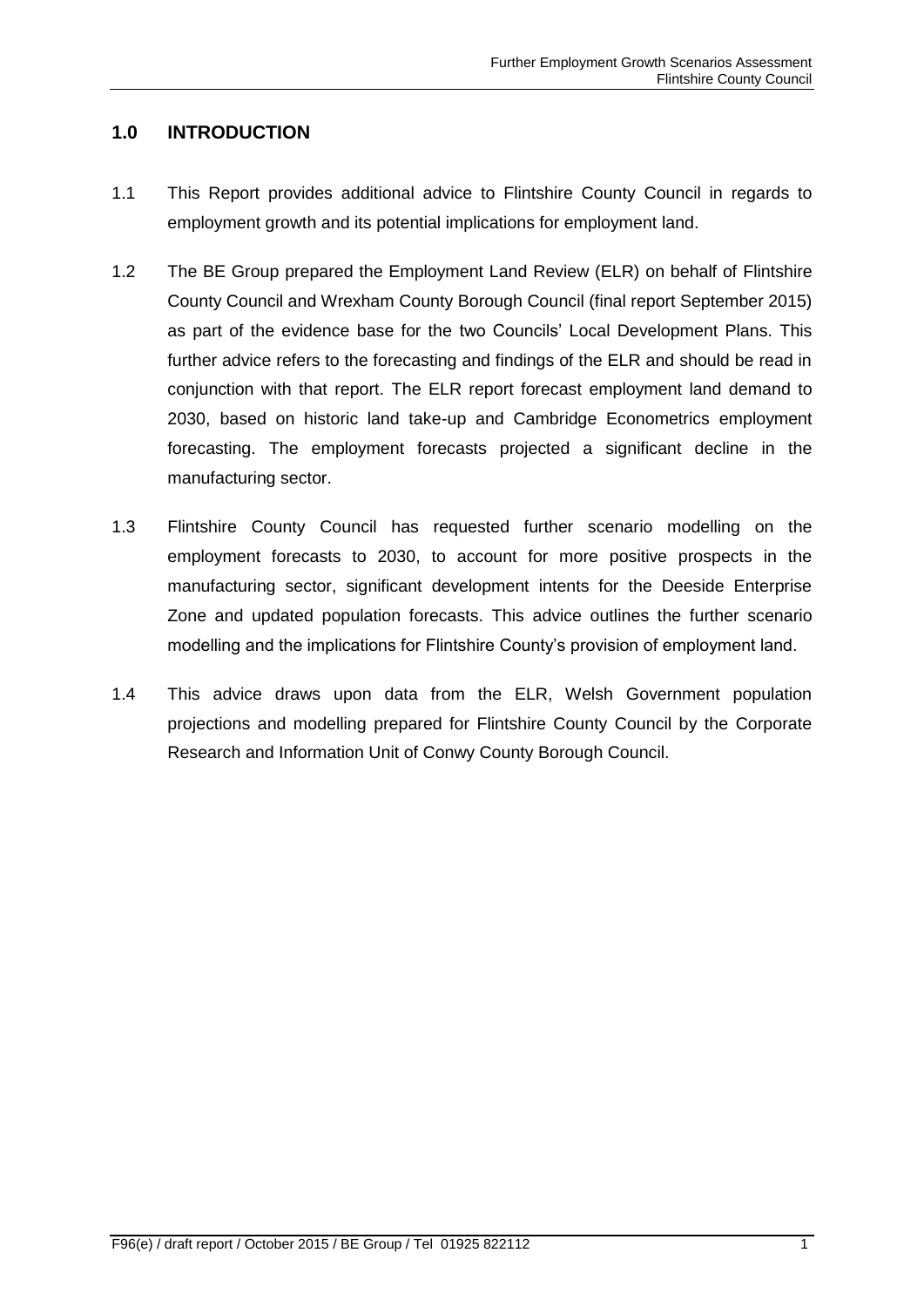### <span id="page-3-0"></span>**2.0 UPDATE ON EMPLOYMENT PROJECTIONS BASED ON LATEST WELSH GOVERNMENT PROJECTIONS**

- 2.1 The ELR examined the 2011-based principal population projections for Flintshire County, released by the Welsh Government in 2014. These projections, which remain the most up-to-date projections released by the Welsh Government, forecast that the residential population of the County will increase from 154,115 persons in 2015 to 155,844 persons in 2030, an increase of 1,729 persons or 1.12 percent.
- 2.2 Flintshire County Council has commissioned population forecasting scenarios based on a recognition that recent migration levels had been higher than the Welsh Government's population forecasts had anticipated. The commissioned work also examined the resultant household formation and dwelling growth required to service such growth.
- 2.3 Table 1 summarises the updated forecasts for population, household and dwelling growth to 2030, prepared by Conwy County Borough Council on behalf of Flintshire County Council. The revised analysis used a 15-year average migration base to 2014 and a further scenario that adopted the highest level of annual migration within that 15-year period, which was the 2012/13 migration level. The projections maintained the Welsh Government's assumptions on fertility, birth and death rates and household formation. For comparison, the Welsh Government principal population projection (included in the ELR) and the 10-year migration trend projection are included. The 10-year migration scenario is higher than the principal projections, although is less than the revised population forecasts, as seen in Table 1.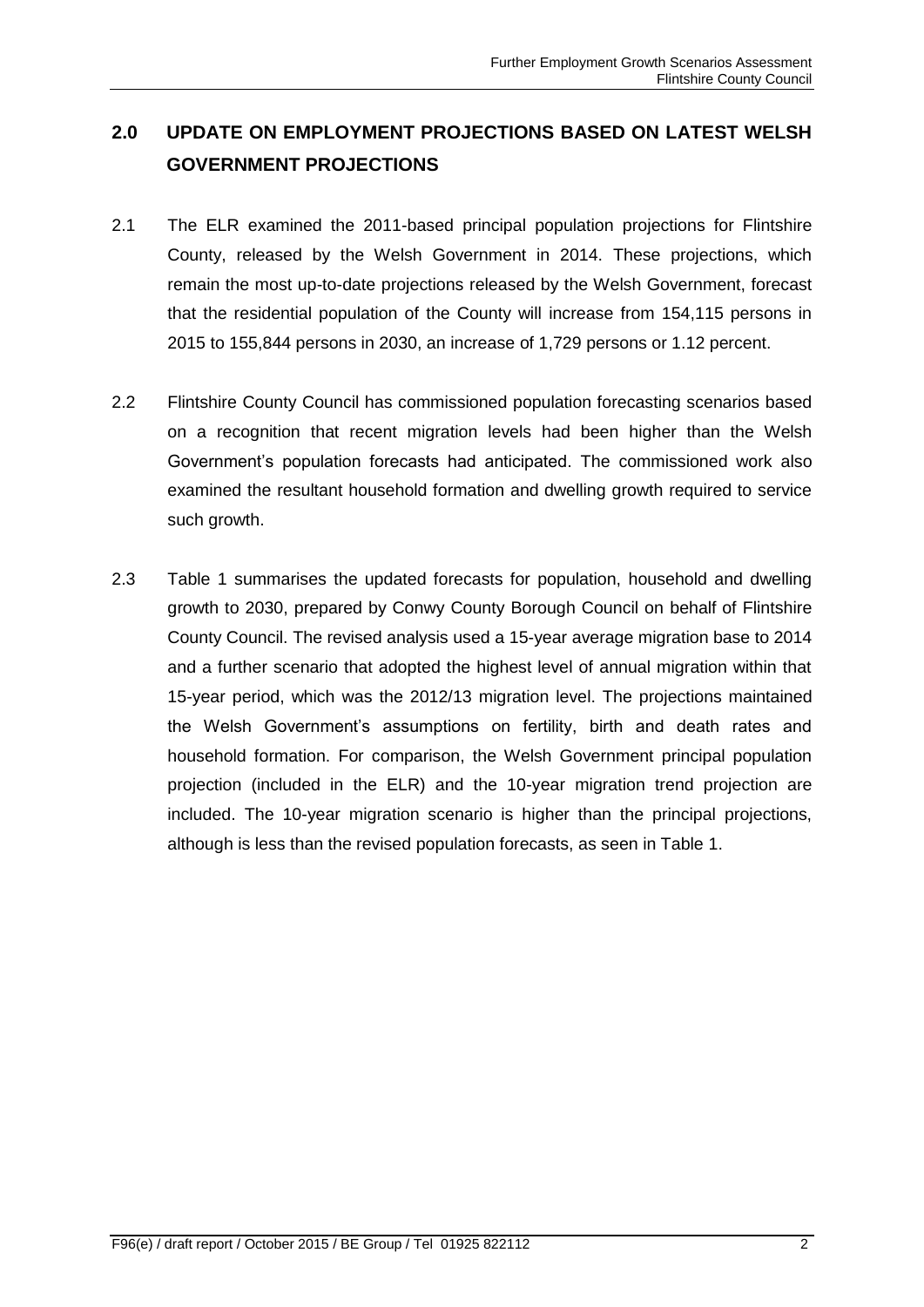|                            | <b>WG 2011-</b><br>based<br><b>Principal</b><br><b>Population</b> | <b>WG 2011-</b><br>based 10-<br>year<br><b>Migration</b><br>trend | 2014-based<br>15-year<br><b>Migration</b><br>trend | 2014-based<br><b>Highest</b><br><b>Migration</b><br>Level over 15-<br>year base |
|----------------------------|-------------------------------------------------------------------|-------------------------------------------------------------------|----------------------------------------------------|---------------------------------------------------------------------------------|
| 2030 Population projection | 155,844                                                           | 156,052                                                           | 158,851                                            | 163,789                                                                         |
| Population change 2015-30  | 1,729                                                             | 1,865                                                             | 4,516                                              | 9,230                                                                           |
| 2030 Households            | 68,710                                                            | 68.947                                                            | 69.929                                             | 71,760                                                                          |
| Household change 2015-30   | 3,439                                                             | 3,623                                                             | 4,626                                              | 6,376                                                                           |
| Dwellings change 2015-30*  | 3,550                                                             | 3,740                                                             | 4,776                                              | 6,582                                                                           |
| Annual Dwelling growth*    | 237                                                               | 249                                                               | 318                                                | 439                                                                             |

**Table 1: Revised Population Growth Forecasts**

*Source: Corporate Research and Information Unit, Conwy County Borough Council and Stats Wales. \* Dwellings have been calculated by Conwy County for the 2014 based projections and the 10-year migration projection. BE Group have calculated the dwellings for the principal population projection using the same methodology as for the other scenarios.*

2.4 The revised projections also include calculations of the employment impacts arising from the increasing population under each scenario. The number of jobs needed in Flintshire to satisfy the growing population was calculated, with assumptions as to unemployment, economic activity and commuting. It should be noted that not all the jobs that this additional population will have will be located in Flintshire. The calculations include an allowance for out-commuting (41.1 percent of working residents working outside of the County for each scenario).

|                                                       | <b>WG 2011-</b><br>based<br><b>Principal</b><br><b>Population</b> * | <b>WG 2011-</b><br>based 10-<br>year<br><b>Migration</b><br>trend | 2014-based<br>15-year<br><b>Migration</b><br>trend | 2014-based<br><b>Highest</b><br><b>Migration</b><br>Level over 15-<br>year base |
|-------------------------------------------------------|---------------------------------------------------------------------|-------------------------------------------------------------------|----------------------------------------------------|---------------------------------------------------------------------------------|
| working<br>Growth<br>-in<br>age<br>population         | 311                                                                 | 1,542                                                             | 3,447                                              | 7,087                                                                           |
| in<br>working<br>Growth<br>population                 | 226                                                                 | 1,426                                                             | 2,805                                              | 5,439                                                                           |
| Jobs in Flintshire to meet<br>population growth needs | 133                                                                 | 840                                                               | 1,652                                              | 3,204                                                                           |
| Land requirement for jobs in<br>Flintshire (ha)       | 0.9                                                                 | 5.9                                                               | 11.7                                               | 22.6                                                                            |

**Table 2: Jobs Requirements Resulting from Revised Population Growth Forecasts**

*Source: Corporate Research and Information Unit, Conwy County Borough Council and Stats Wales. \* Calculation for the Principal Population scenario undertaken by BE Group using same assumptions as to working age and methodology used by Conwy to calculate other scenarios.*

2.5 Table 2 shows a substantial variation in the jobs projections depending on the population scenario adopted. The resultant land requirement to provide jobs in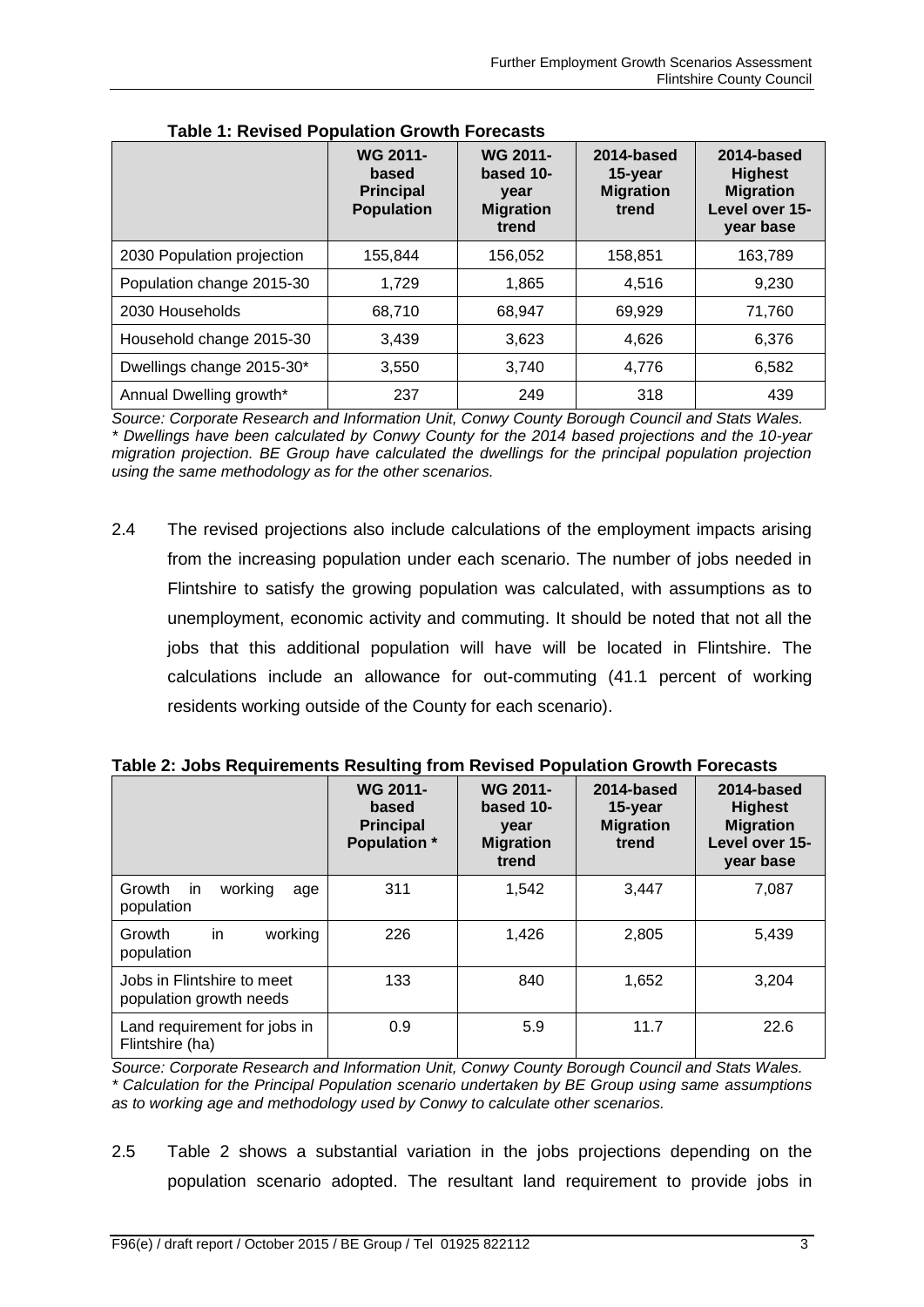Flintshire to service that growth also has significant variation, from 0.9 ha to 22.6 ha. It should be noted that the highest scenario assumes that the peak migration level of the last 15 years is replicated each year for the 15 years to 2030, which therefore makes no allowance for below peak periods of growth. Therefore this scenario would be considered an unlikely, upper level of population growth.

- 2.6 Points to note from the above scenarios, in relation to the analysis and findings of the ELR are:
	- Even the highest land requirement (from the peak migration scenario) has a low employment land requirement compared to the 2014 existing realistic headline supply as identified in the ELR of 224 ha.
	- The land requirement for the peak migration scenario is also low compared to the ELR's projected land requirement using the land take-up methodology of 82.5 ha between 2015 and 2030.
	- This peak migration scenario land requirement is also low compared to the revised forecasting later in this report.
- 2.7 The 2011-based Welsh Government population projections were developed using the latest information at the time. This information was heavily influenced by the recession, which lowered migration levels into Wales, including Flintshire. These population projections have been recognised by the Welsh Government as potentially being low and underestimating growth during more typical economic conditions. Therefore, it is considered that at this stage the 2014-based, 15-year migration average scenario in the tables above represent the most realistic population projection for Flintshire, increasing the population by 4,516 persons between 2015 and 2030, including an increase of 2,805 working persons.
- 2.8 As seen in the following chapter an increase in the working population of this magnitude is less than the potential labour demand driven by major projects in Flintshire.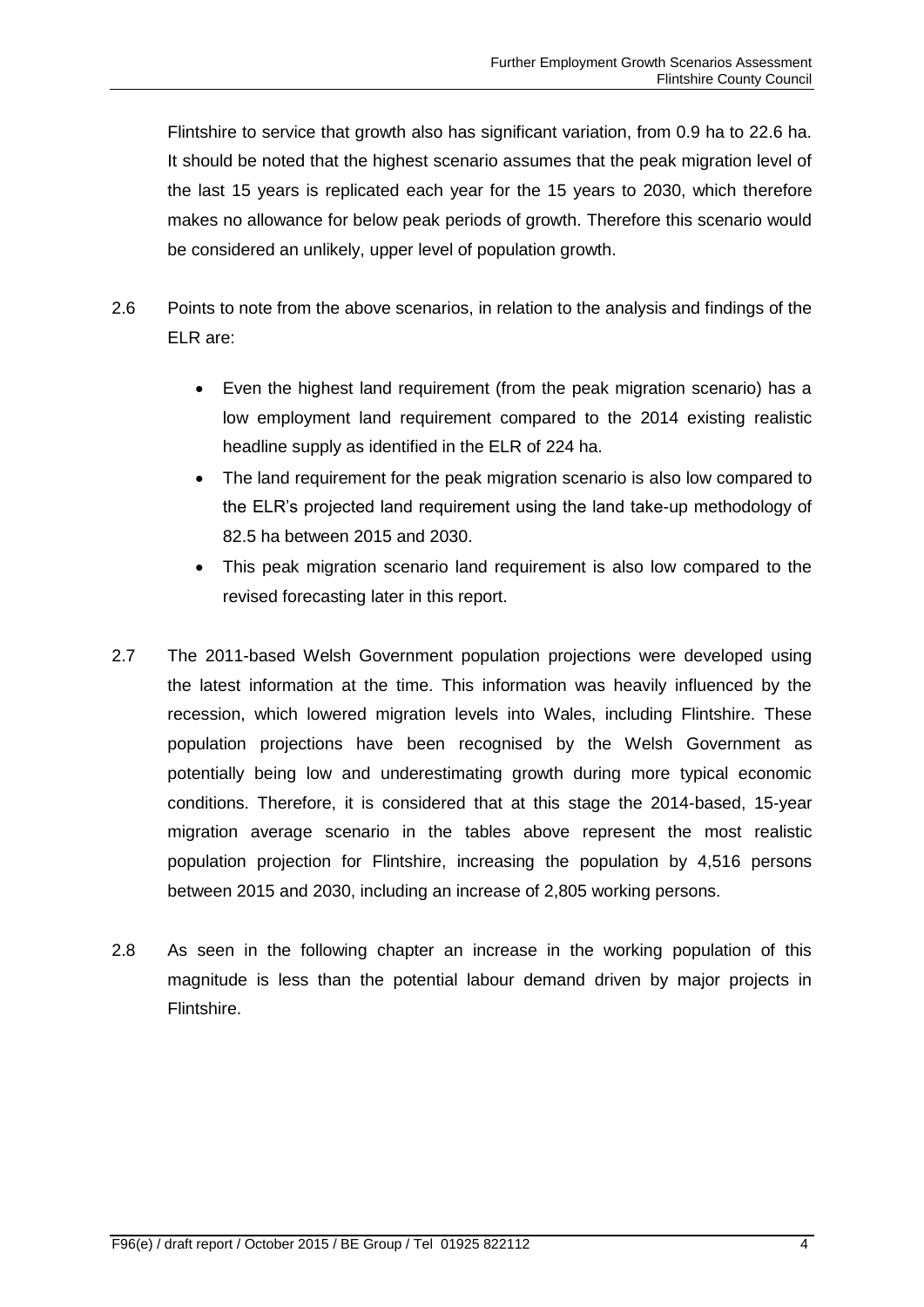#### <span id="page-6-0"></span>**3.0 COMMENTARY ON STRATEGIC EMPLOYMENT SITES**

- 3.1 One of the limitations of forecast modelling is that it draws upon past trends to project future levels of growth. Therefore, in areas, particularly smaller regions, where there is significant structural change to the economy, the forecast models poorly account for those changes. Most overarching changes, such as demographic changes or movements in the economy, are understood and more predictable at the national or regional level. Such changes can be inferred to the local level and are incorporated into the forecast models. However, the smaller the area being analysed, the larger the risk that the area will vary from national averages and therefore not be modelled well.
- 3.2 The danger of implementing national averages to smaller areas is illustrated in the GVA and employment trends graphs of Figures 8 and 9 of the ELR, replicated below. They demonstrate the improved performance on these metrics of Flintshire, relative to Wales or the UK over the past decade.



**Figure 8 of the ELR – GVA Trends in Flintshire**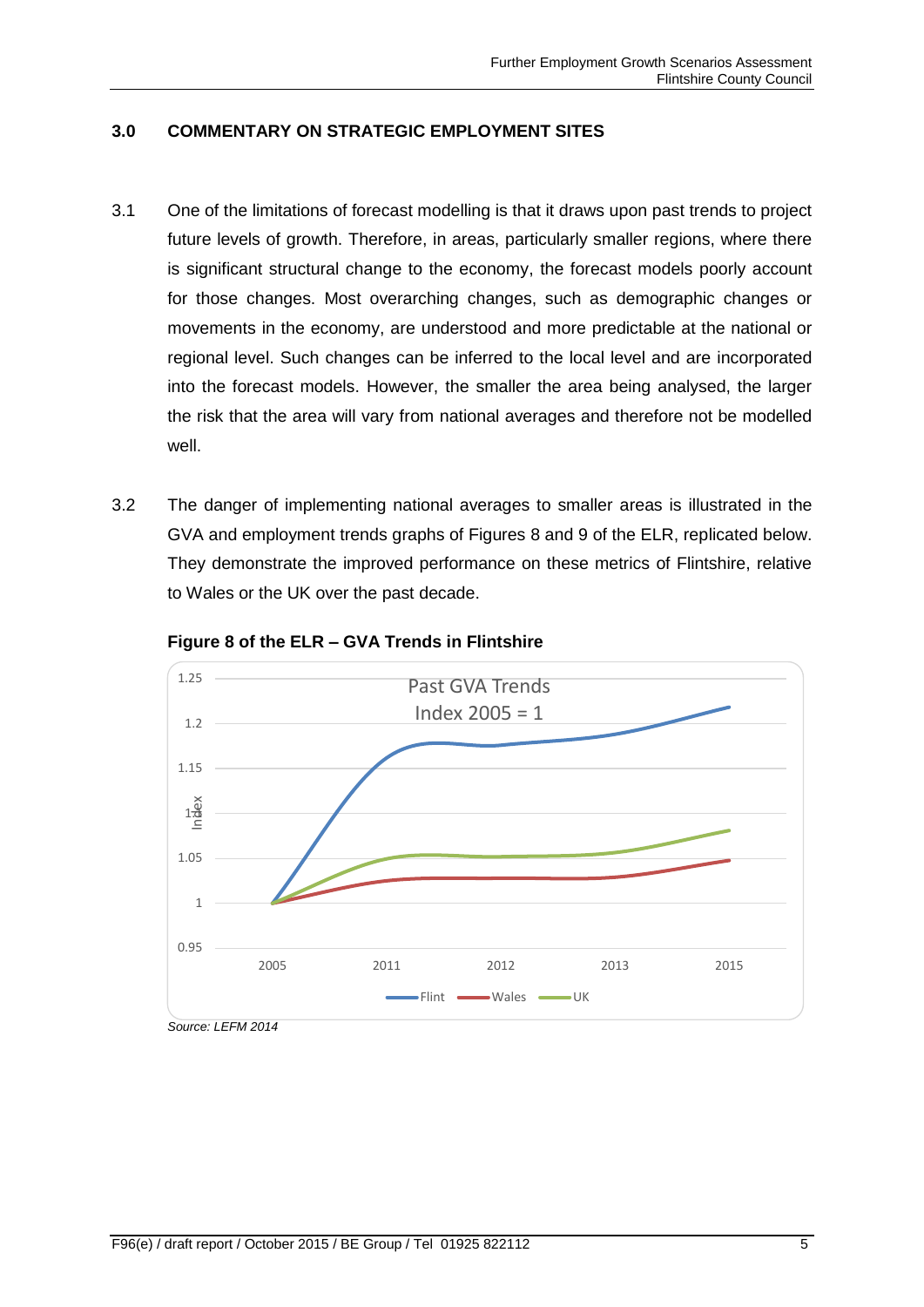

**Figure 9 of the ELR – Past Employment Trends in Flintshire**

- 3.3 It is appropriate to augment the forecast models to account for characteristics and dynamics in the local economy. Local projects, availability of employment land, the performance of neighbouring areas, housing growth, strategic policies and knowledge of existing businesses' future intents can all be used as further inputs to refine the forecast models.
- 3.4 In regards to Flintshire, it is considered that the potential employment impacts of strategic employment sites are not fully incorporated into the Cambridge Econometrics forecast model used in the ELR. As such the potential yields of the Deeside Enterprise Zone and Warren Hall Business Park have been examined to provide input into revised labour growth forecasts for Flintshire.

#### *Deeside Enterprise Zone*

3.5 The Deeside Enterprise Zone comprises 2,000 ha straddling the River Dee. Its position close to the major centres of Liverpool and Manchester and with good motorway access make it an attractive business location. Furthermore, access to major port facilities at Liverpool means good links to international markets. It has several large manufacturers across a range of sectors, including aviation, automotive, pharmaceutical, metal fabrication, electronics, food, paper and packaging. Major employers include Airbus, Tata Steel, Toyota and ConvaTec. Therefore it has a strong, established manufacturing base and thus considerable appeal for additional businesses looking to locate to the area.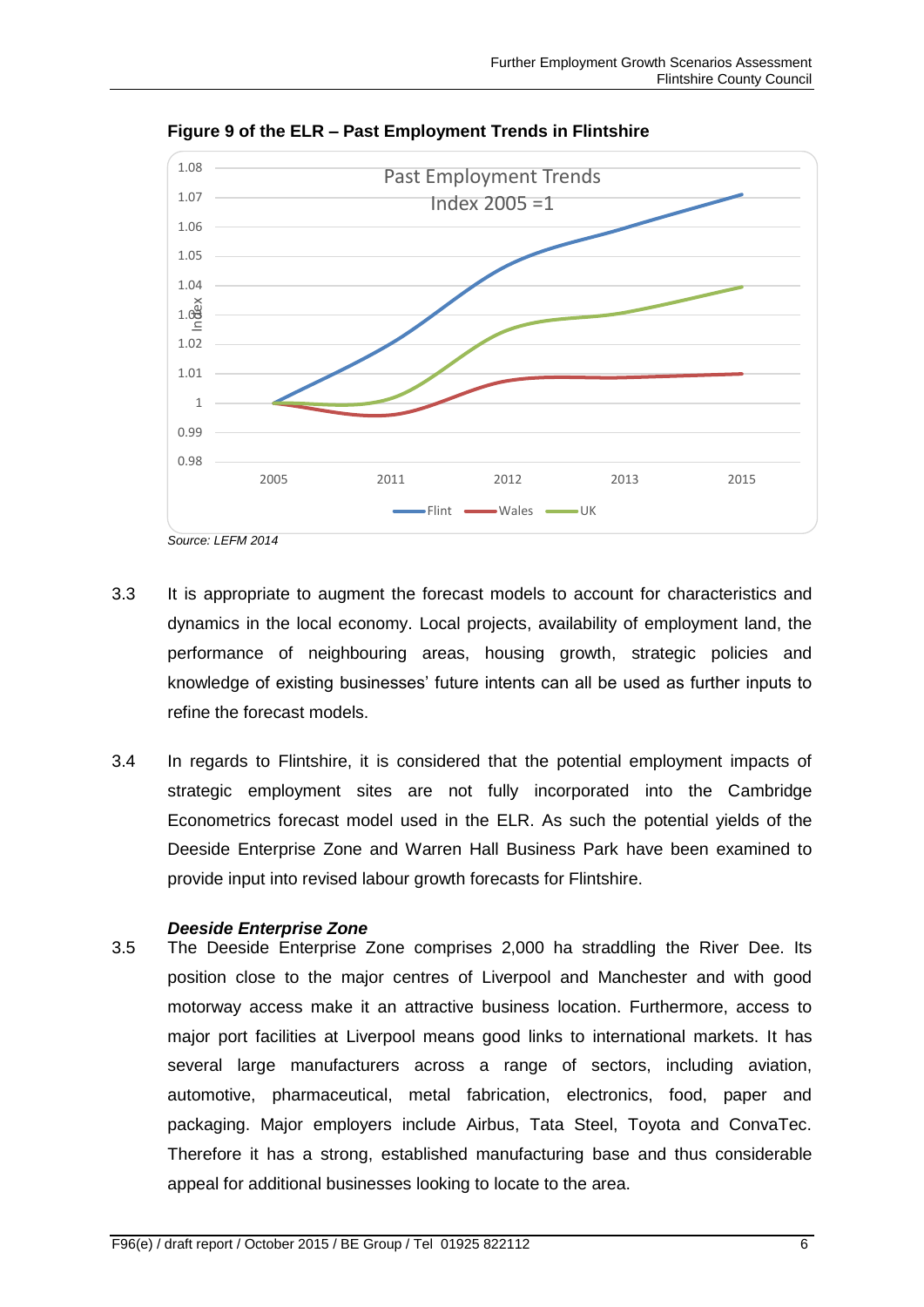3.6 Northern Gateway, within the Deeside Enterprise Zone, is a large 81 ha development site with planning permission for a range of employment uses, including storage, general industrial, light industrial, offices, retail, hotel and sui generis uses. The final mix of these uses would have an influence on the ultimate yield of employment within Northern Gateway. However, it is estimated that some 5,500-7,000 jobs could ultimately be located within the Northern Gateway site. The estimated breakdown of employment by use is provided in Table 3, inferred from information as to the development yields of the masterplan for Northern Gateway and with an assumption of a 30:70 split for the B2/B8 floorspace.

|                             | <b>Floorspace</b><br>(sqm) | <b>Estimated</b><br>Jobs |
|-----------------------------|----------------------------|--------------------------|
| <b>B1a Office</b>           | 10,844                     | 900                      |
| <b>B1c Light Industrial</b> | 7,400                      | 160                      |
| <b>B2</b> Industrial        | 10,960                     | 300                      |
| <b>B8 Storage</b>           | 205,000                    | 2,560                    |
| B2/B8 Industrial/Storage    | 120,000                    | 2,050                    |
| A1 Retail Warehouse         | 7,146                      | 80                       |
| C <sub>1</sub> Hotel        | 3,000                      | 40                       |
| Sui Generis (car sales)     | 7,779                      | 30                       |
| Total                       | 372,129                    | 6,120                    |

**Table 3 – Potential Ultimate Employment Yield, Northern Gateway**

*Source: Northern Gateway Comprehensive Development Schedule, BE Group*

- 3.7 The timeframe of the forecasts for the ELR is to 2030. Schemes such as Northern Gateway are large and take many years to be built out and be fully operational. It is expected that by 2030 Northern Gateway should be fully built, however factors other than employment generation can influence decisions to expand/relocate, and the employment figures may well not reach the levels shown in Table 3.
- 3.8 The key industry sectors that would use such space can be inferred by the planning use classes and will be transport and storage and manufacturing, with other sectors such as wholesale, retail, accommodation and office-based professional services also being represented. It is noted from the Cambridge Econometrics projections for Flintshire that it is forecast that the manufacturing sector employment will decline by about 3,900 workers between 2015 and 2030. The employment opportunities in the Northern Gateway demonstrate that, if sites are taken up by businesses, then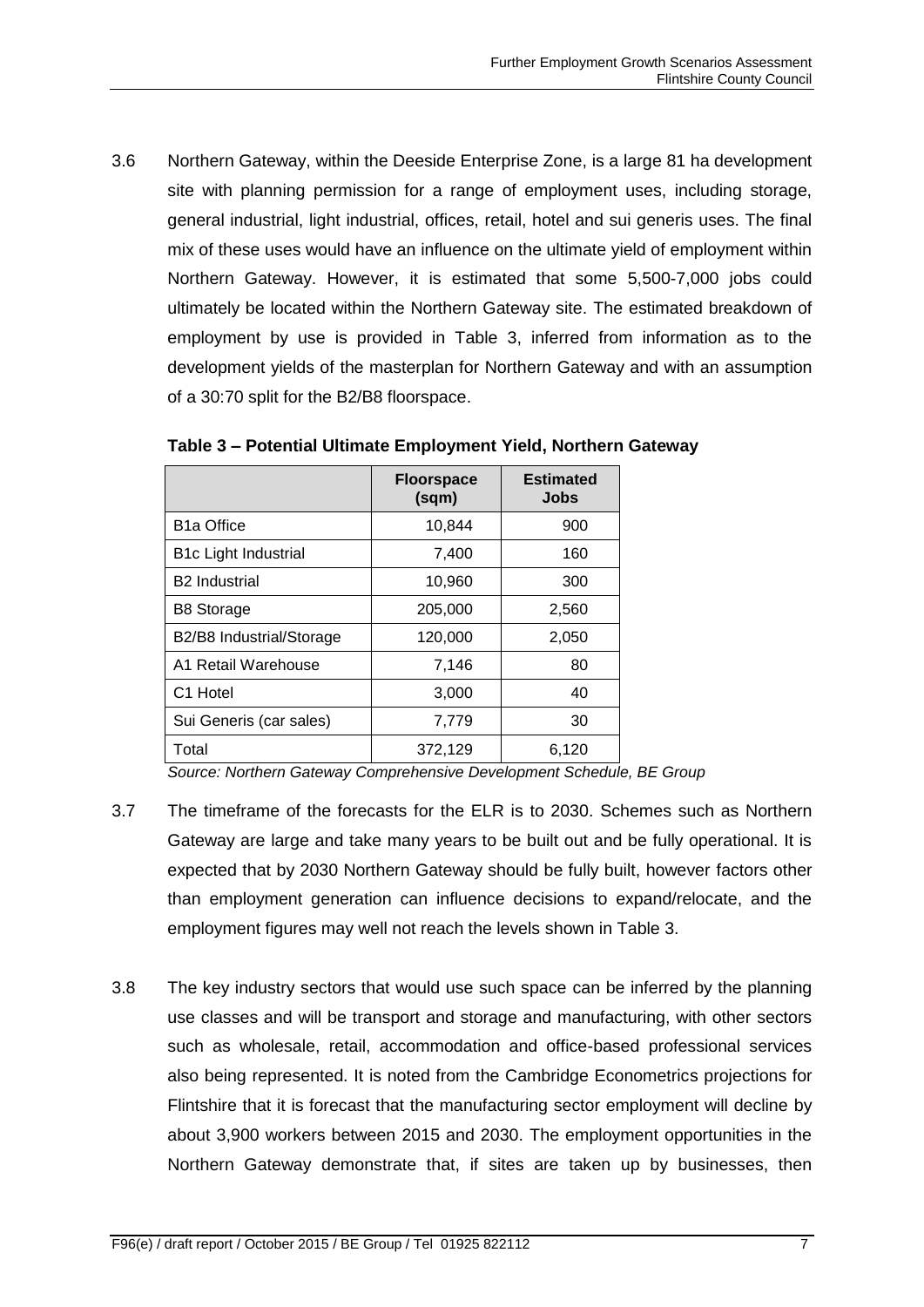employment in the manufacturing and transport and storage sectors could grow in Deeside.

3.9 Other areas within the Deeside Enterprise Zone have capacity for further employment growth. Deeside Technology and Skills Park and Hawarden Business Park are other strategic locations within the Enterprise Zone that have significant capacity to expand. Infill opportunities would also be available to enable business growth. Deeside Enterprise Zone is the primary employment node in Flintshire.

#### *Warren Hall Business Park, Broughton*

- 3.10 This 36.5 ha site has been earmarked for employment uses for several years although has yet to be developed. It has been identified as a business park and has outline consent for B1 uses, although there is some doubt as to the viability of a development comprising only B-class uses. As identified in the ELR, the Warren Hall Business Park is considered a low priority of the Welsh Government and is unlikely to be developed in the short term. There is the potential for a revised and broader mix of uses that would help make the project financially viable.
- 3.11 If all 36.5 ha of the Warren Hall site is developed for B1 office uses, the site could ultimately yield a workforce of about 12,000 workers. This assumes a development yield of 3,400 sqm/ha and 10 sqm/job, which were assumptions in the full ELR. It also assumes no loss of land for open space or to protect vegetation. A revision of the development intent for the Warren Hall site, recognising that a wider array of uses is required in order to make the project viable, is likely to substantially alter the ultimate workforce on the site. Without a revised masterplan for the site it is difficult to precisely estimate the ultimate yield of employment within the Warren Hall Business Park. Assuming that some land is taken for other uses e.g. housing uses (50 percent), in order to improve the financial viability of the development project, and assuming a mix of B1, B2 and B8 uses on the remaining land, it is estimated that a more realistic ultimate workforce on the site would be approximately 3,000 workers. The key sectors would be office based professional services, manufacturing and transport and storage.

#### *Implications for Employment Growth*

3.12 The significant employment land availability in Flintshire at committed projects such as Deeside and Warren Hall will attract new businesses to the area. It is considered that the Cambridge Econometrics forecasts do not adequately account for such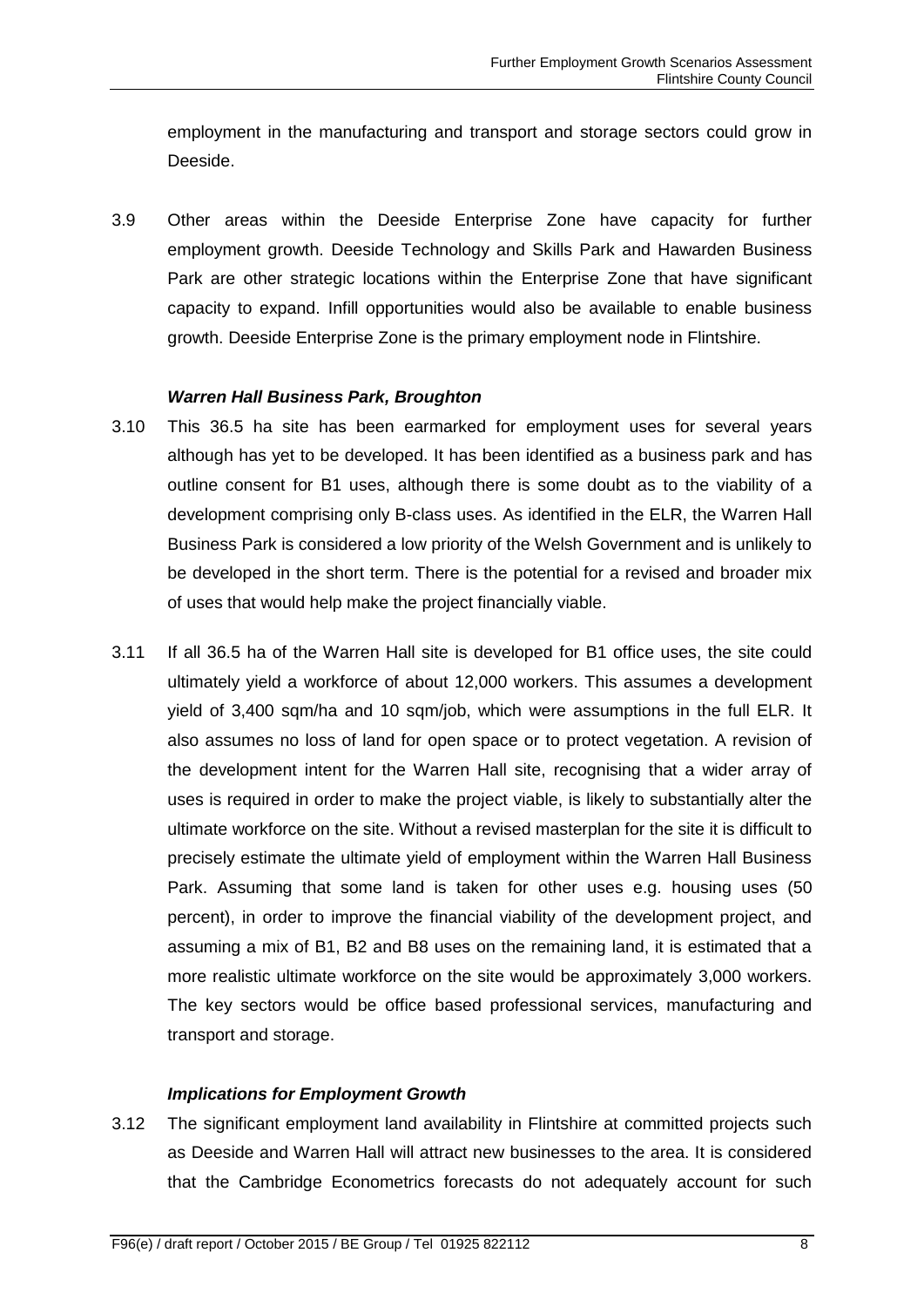projects and their resulting influence on jobs growth. The forecasts are based on past trends and it is considered that the major projects represent an opportunity to grow employment above trend levels.

- 3.13 Therefore in assessing employment growth it is prudent to factor in additional growth in the key sectors likely to take up premises in these areas. The industrial based sectors of manufacturing and transport and storage will have significant growth opportunities for businesses, as will office-based sectors such as professional services.
- 3.14 Employment would be available for Flintshire residents and workers residing in neighbouring authorities. It is reasonable to assume that the major projects would have commuting characteristics similar to that currently exhibited in the County, particularly in the Deeside Enterprise Zone. That is, there would be in-commuting from neighbouring authorities to the east for the employment opportunities in Deeside.
- 3.15 The peak migration resident forecast detailed in the previous chapter suggests that some 3,200 additional jobs will be needed in Flintshire by 2030 to service this population growth. The more likely population projection (2014-based, 15-year migration average) leads to a requirement of an additional 1,650 jobs in Flintshire. Both of these scenarios could be satisfied by the additional jobs at Deeside and Warren Hall, without accounting for further opportunities elsewhere in the County.
- 3.16 The following chapter has revised the Cambridge Econometrics forecasts to account for the major projects.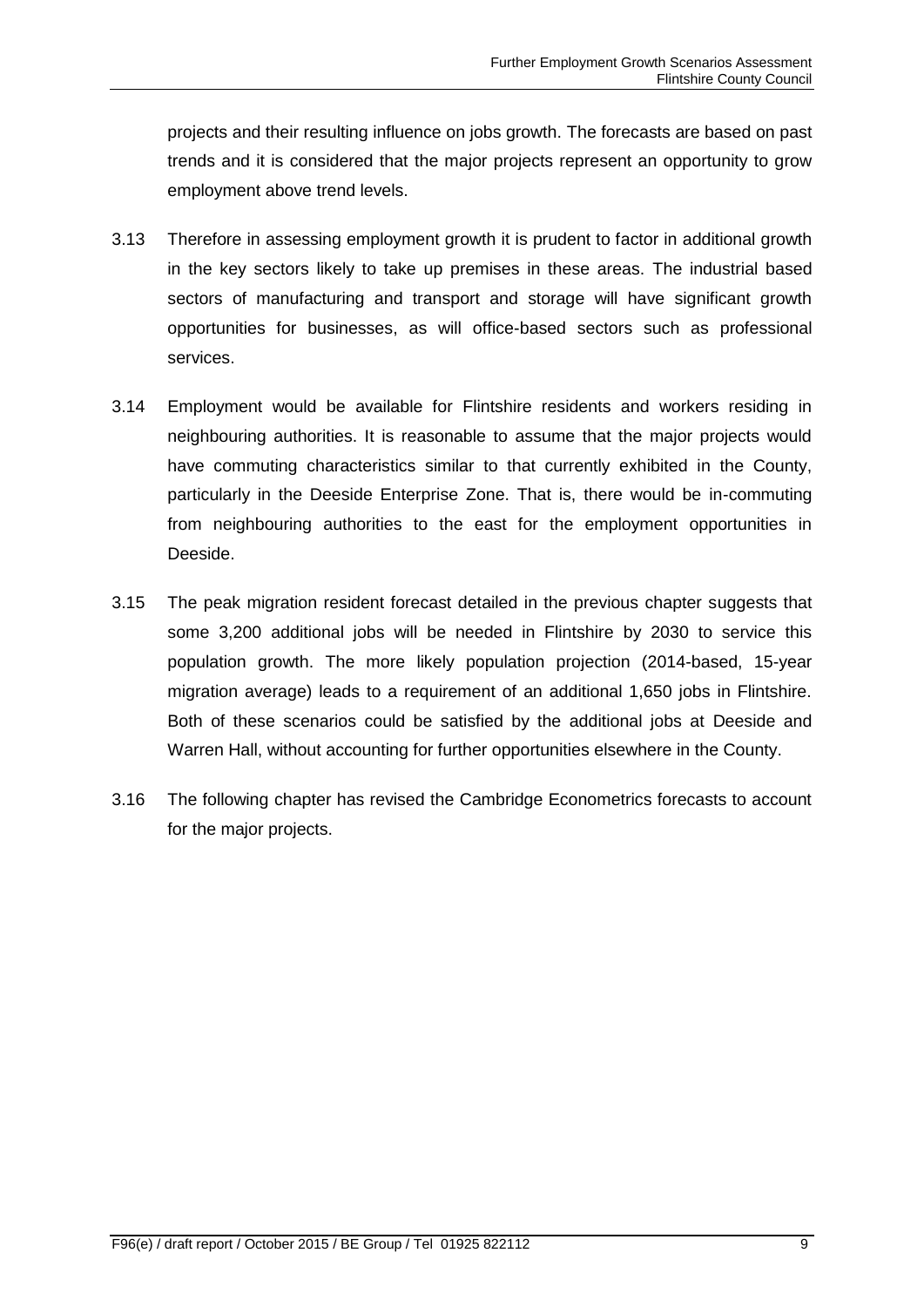#### <span id="page-11-0"></span>**4.0 REVISED EMPLOYMENT FORECASTS**

- 4.1 Drawing on the employment potential of the major projects in Flintshire County outlined in the previous chapter, the BE Group has augmented the Cambridge Econometrics employment forecasts for Flintshire to 2030.
- 4.2 The actual mix of businesses taking up premises within the growth areas will influence the number of jobs and the industry breakdown of those jobs. Warehousing businesses have a lower jobs density than manufacturing or office based uses and thus the mix of such operations will influence the final jobs growth. The BE Group has made assumptions as to the likely mix of sectors, based on the mix of planning use classes proposed (where available), the current market dynamics and the established mix in Deeside.
- 4.3 Three scenarios have been developed for employment change in Flintshire to 2030 having regard to the major projects. The assumptions for the three scenarios are:

| <b>Sectors</b>                                                                    | <b>Scenario A</b>    | <b>Scenario B</b>    | <b>Scenario C</b>    |
|-----------------------------------------------------------------------------------|----------------------|----------------------|----------------------|
| Construction                                                                      | No change            | No change            | No change            |
| Retail, Wholesale, Hotels & Restaurants                                           | No change            | 2% above<br>2030 CE  | 2% above<br>2030 CE  |
| <b>Transport &amp; Communications</b>                                             | 5% above 2030<br>CЕ  | 10% above<br>2030 CE | 15% above<br>2030 CE |
| Financial, Professional & Other Business<br>Services                              | No change            | 5% above<br>2030 CE  | 10% above<br>2030 CE |
| Government & Other Services                                                       | No change            | No change            | No change            |
| Agriculture & Mining                                                              | No change            | No change            | No change            |
| Manufacturing & Utilities (all sectors)<br>$O_{\text{max}}$ , DE $O_{\text{max}}$ | 5% above 2030<br>CE. | 10% above<br>2030 CE | 15% above<br>2030 CE |

**Table 4: Scenario Assumptions – Changes to Cambridge Econometrics 2030 Baseline**

*Source: BE Group*

4.4 The influence of the major projects is likely to be most pronounced later in the projection period. The scenarios presented in Table 4 are for changes compared to the 2030 forecasts for each sector group. It is not assumed that the percentage changes above will occur in the early years of the forecast period. While the Deeside Enterprise Zone is an active and growing area, the momentum generated by the major projects is likely to take some years to form.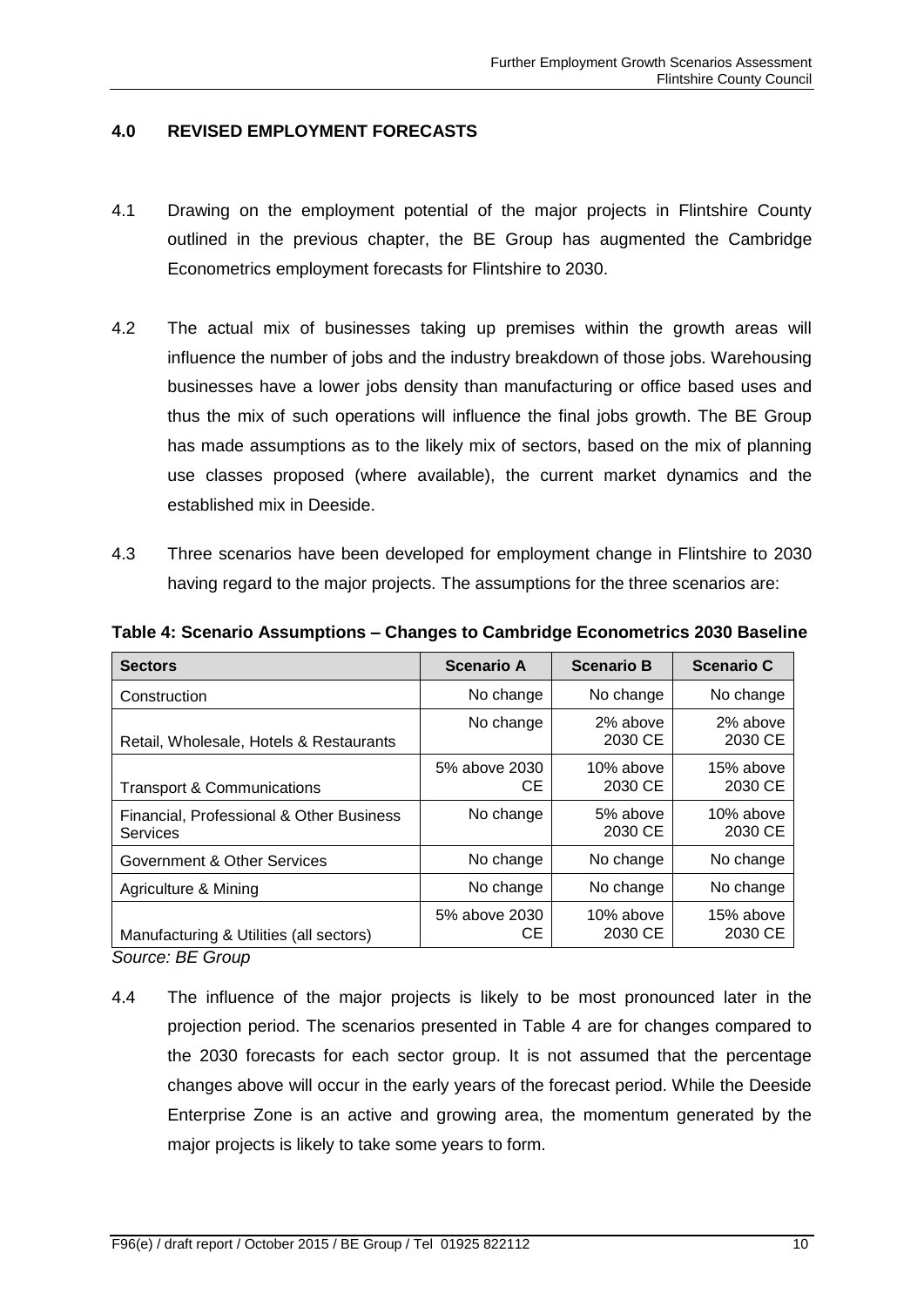4.5 The changes to each sector group, including the percentage levels, have had regard to the likely scale of jobs growth as outlined in the previous chapter. Table 5 summarises the 2030 employment levels for each sector group for the three scenarios in comparison to the original Cambridge Econometrics forecasts.

| <b>Sectors</b>                                              | <b>CE</b> | <b>Scenario A</b> | <b>Scenario B</b> | <b>Scenario C</b> |
|-------------------------------------------------------------|-----------|-------------------|-------------------|-------------------|
| Construction                                                | 6,780     | 6,780             | 6,780             | 6,780             |
| Retail, Wholesale, Hotels &<br><b>Restaurants</b>           | 16,130    | 16,130            | 16,450            | 16,450            |
| <b>Transport &amp; Communications</b>                       | 5,580     | 6,060             | 6,350             | 6,640             |
| Financial, Professional & Other<br><b>Business Services</b> | 17,510    | 17,510            | 18,390            | 19,260            |
| Government & Other Services                                 | 18,530    | 18,530            | 18,530            | 18,530            |
| Agriculture & Mining                                        | 740       | 740               | 740               | 740               |
| Manufacturing (all sectors) &<br>Utilities                  | 20,220    | 21,230            | 22,240            | 23,250            |
| Total                                                       | 85,670    | 86,970            | 89,470            | 91,670            |
| <b>Total above CE Baseline</b>                              |           | $+1,300$          | $+3,800$          | $+6,000$          |

**Table 5: 2030 Employment for Each Scenario** 

*Source: BE Group*

- 4.6 The three scenarios represent a range of growth levels above the Cambridge Econometrics forecasts for 2030. Compared to the ultimate employment potential of the major projects, the additional employment in the scenarios by 2030 are less than full employment in the major projects. The reasoning for this is that the major projects may not be at full employment by 2030 and the Cambridge Econometrics forecasts are based on trend growth, some of which would be accommodated within these sites. Therefore, to avoid double counting of the additional jobs, a lower level was adopted.
- 4.7 Tables 6-8 summarise the floorspace and land area requirements resulting from the three scenarios, analogous to Table 116 of the ELR.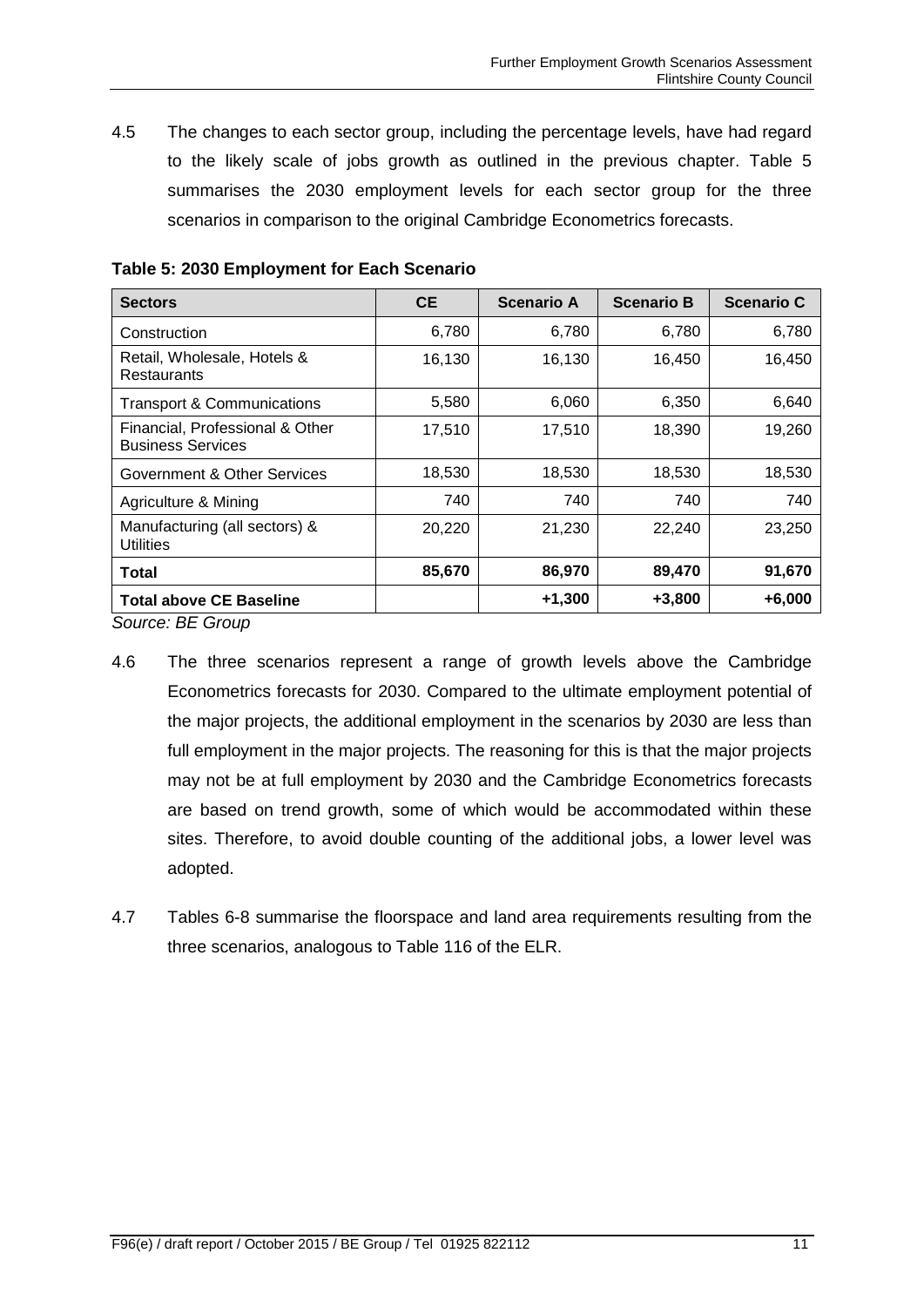| <b>Sectors</b>                                                                                      | <b>Employment</b><br>Change<br>2015-2030 | Percentage<br>Occupying<br>B1, B2, B8<br><b>Floorspace</b> | No. of<br>jobs | Average<br>density<br>(B1, B2, B8<br><b>Floorspace</b><br>per person,<br>sqm) | <b>Net</b><br><b>Requirement</b><br>(sqm) |
|-----------------------------------------------------------------------------------------------------|------------------------------------------|------------------------------------------------------------|----------------|-------------------------------------------------------------------------------|-------------------------------------------|
| <b>Growth Sectors</b>                                                                               |                                          |                                                            |                |                                                                               |                                           |
| Construction                                                                                        | 879                                      | 26                                                         | 229            | 21                                                                            | 4,800                                     |
| Retail, Wholesale, Hotels &<br><b>Restaurants</b>                                                   | 669                                      | 48                                                         | 321            | 67.4                                                                          | 21,630                                    |
| <b>Transport &amp; Communications</b>                                                               | 421                                      | 48                                                         | 202            | 67.4                                                                          | 13,630                                    |
| Financial, Professional &<br><b>Other Business Services</b>                                         | 2,951                                    | 100                                                        | 2951           | 21                                                                            | 61,970                                    |
| Government & Other<br>Services                                                                      | 917                                      | 22                                                         | 202            | 21                                                                            | 4,240                                     |
| <b>Total from Growth Sectors</b>                                                                    |                                          |                                                            |                |                                                                               | 106,270                                   |
|                                                                                                     | 31.25                                    |                                                            |                |                                                                               |                                           |
| <b>Declining Sectors</b>                                                                            |                                          |                                                            |                |                                                                               |                                           |
| Agriculture & Mining                                                                                | $-401$                                   | 5                                                          | $-20$          | 21                                                                            | $-420$                                    |
| Manufacturing (all sectors) &<br><b>Utilities</b>                                                   | $-2,914$                                 | 100                                                        | $-2914$        | 41.1                                                                          | $-119,750$                                |
| <b>Total from Declining</b><br><b>Sectors</b>                                                       |                                          |                                                            |                |                                                                               | $-120,170$                                |
|                                                                                                     |                                          | Negative land requirement at 3,400 sqm per hectare (ha)    |                |                                                                               | $-35.35$                                  |
| Net Total (Requirement from sectors projected to grow less that from those<br>projected to decline) |                                          |                                                            |                |                                                                               | $-13,900$                                 |
|                                                                                                     |                                          | Land requirement at 3,400 sqm per hectare (ha)             |                |                                                                               | $-4.09$                                   |

*Source: BE Group 2015*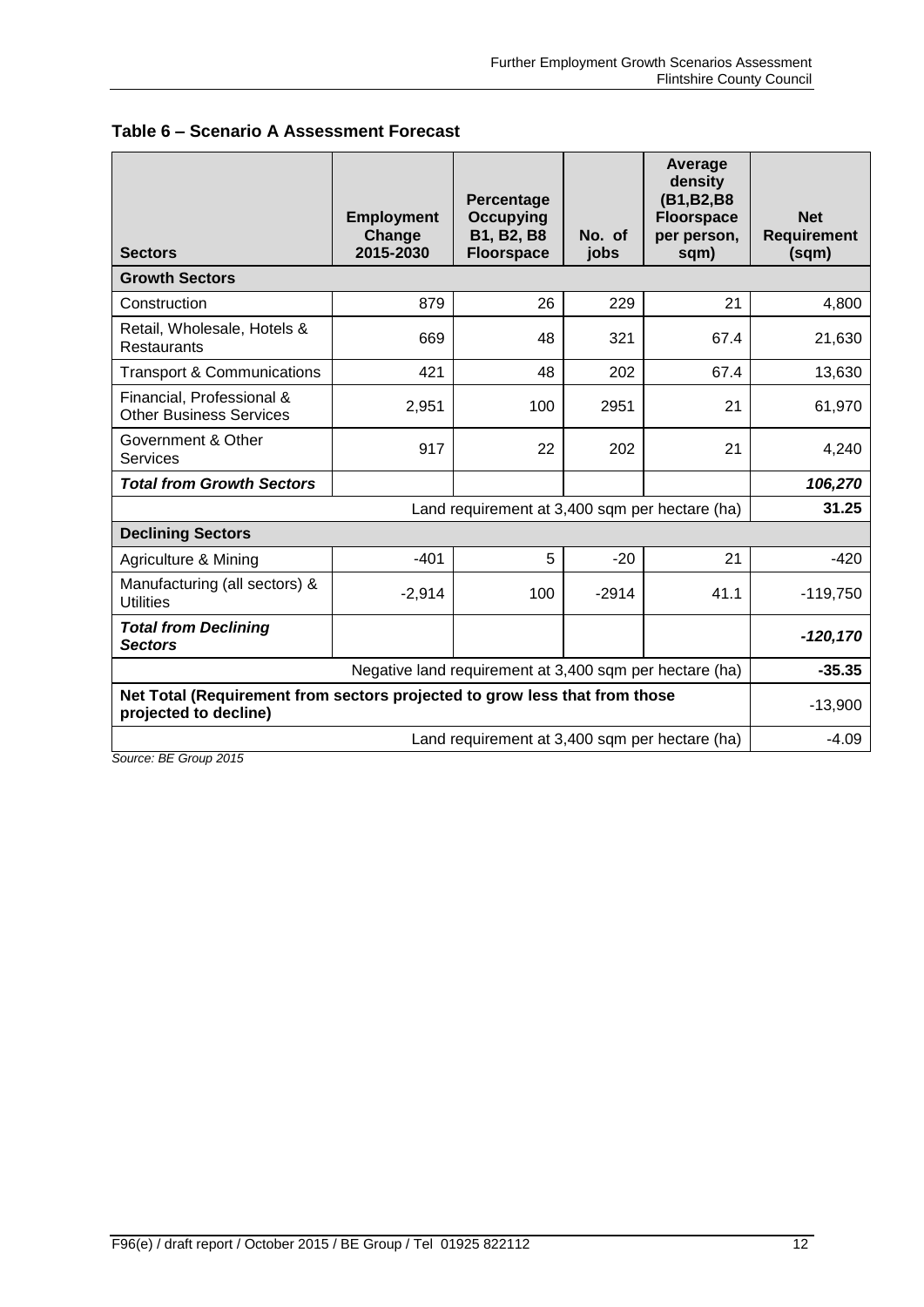|  |  | Table 7 - Scenario B Assessment Forecast |  |
|--|--|------------------------------------------|--|
|--|--|------------------------------------------|--|

| <b>Sectors</b>                                                                                      | <b>Employment</b><br>Change<br>2015-2030 | Percentage<br>Occupying<br>B1, B2, B8<br><b>Floorspace</b> | No. of<br>jobs | Average<br>density<br>(B1, B2, B8<br><b>Floorspace</b><br>per person,<br>sqm) | <b>Net</b><br><b>Requirement</b><br>(sqm) |
|-----------------------------------------------------------------------------------------------------|------------------------------------------|------------------------------------------------------------|----------------|-------------------------------------------------------------------------------|-------------------------------------------|
| <b>Growth Sectors</b>                                                                               |                                          |                                                            |                |                                                                               |                                           |
| Construction                                                                                        | 879                                      | 26                                                         | 229            | 21                                                                            | 4,800                                     |
| Retail, Warehouse, Hotels &<br><b>Restaurants</b>                                                   | 991                                      | 48                                                         | 476            | 67.4                                                                          | 32,070                                    |
| <b>Transport &amp; Communications</b>                                                               | 710                                      | 48                                                         | 341            | 67.4                                                                          | 22,970                                    |
| Financial, Professional &<br><b>Other Business Services</b>                                         | 3,826                                    | 100                                                        | 3826           | 21                                                                            | 80,350                                    |
| Government & Other<br><b>Services</b>                                                               | 917                                      | 22                                                         | 202            | 21                                                                            | 4,240                                     |
| <b>Total from Growth Sectors</b>                                                                    |                                          |                                                            |                |                                                                               | 144,430                                   |
| Land requirement at 3,400 sqm per hectare (ha)                                                      |                                          |                                                            |                |                                                                               |                                           |
| <b>Declining Sectors</b>                                                                            |                                          |                                                            |                |                                                                               |                                           |
| Agriculture & Mining                                                                                | $-401$                                   | 5                                                          | $-20$          | 21                                                                            | $-420$                                    |
| Manufacturing (all sectors) &<br>Sectors                                                            | $-1,903$                                 | 100                                                        | $-1,903$       | 41.1                                                                          | $-78,200$                                 |
| <b>Total from Declining</b><br><b>Sectors</b>                                                       |                                          |                                                            |                |                                                                               | $-78,630$                                 |
|                                                                                                     |                                          | Negative land requirement at 3,400 sqm per hectare (ha)    |                |                                                                               | $-23.13$                                  |
| Net Total (Requirement from sectors projected to grow less that from those<br>projected to decline) |                                          |                                                            |                |                                                                               | 65,800                                    |
|                                                                                                     |                                          | Land requirement at 3,400 sqm per hectare (ha)             |                |                                                                               | 19.35                                     |

*Source: BE Group 2015*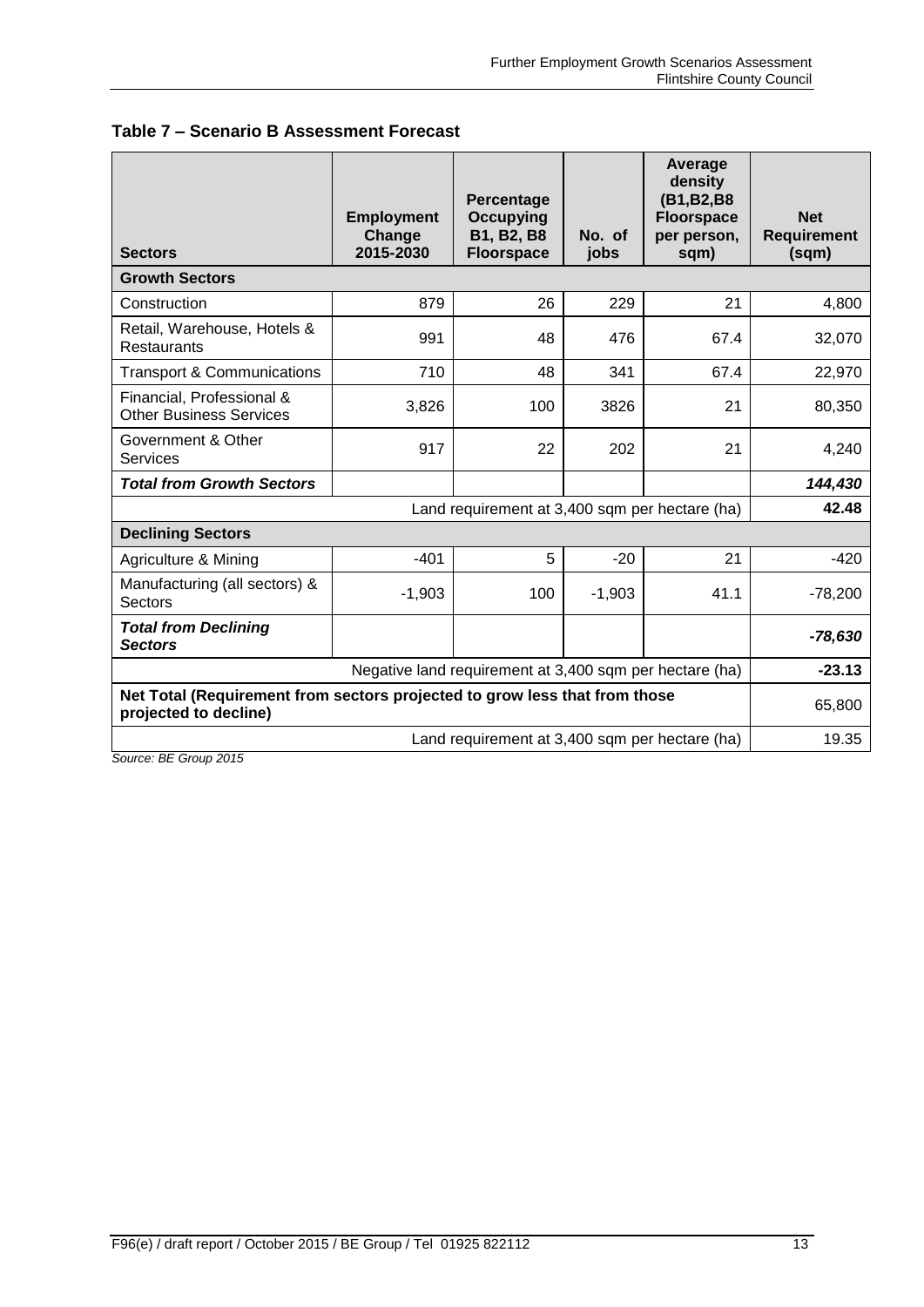| <b>Sectors</b>                                                                                      | <b>Employment</b><br>Change<br>2015-2030 | Percentage<br><b>Occupying</b><br>B1, B2, B8<br><b>Floorspace</b> | No. of<br>jobs | Average<br>density<br>(B1, B2, B8<br><b>Floorspace</b><br>per person,<br>sqm) | <b>Net</b><br><b>Requirement</b><br>(sqm) |
|-----------------------------------------------------------------------------------------------------|------------------------------------------|-------------------------------------------------------------------|----------------|-------------------------------------------------------------------------------|-------------------------------------------|
| <b>Growth Sectors</b>                                                                               |                                          |                                                                   |                |                                                                               |                                           |
| Construction                                                                                        | 879                                      | 26                                                                | 229            | 21                                                                            | 4,800                                     |
| Retail, Warehouse, Hotels &<br><b>Restaurants</b>                                                   | 991                                      | 48                                                                | 476            | 67.4                                                                          | 32,070                                    |
| <b>Transport &amp; Communications</b>                                                               | 999                                      | 48                                                                | 479            | 67.4                                                                          | 32,310                                    |
| Financial, Professional &<br><b>Other Business Services</b>                                         | 4,702                                    | 100                                                               | 4702           | 21                                                                            | 98,740                                    |
| Government & Other<br><b>Services</b>                                                               | 917                                      | 22                                                                | 202            | 21                                                                            | 4,240                                     |
| <b>Total from Growth Sectors</b>                                                                    |                                          |                                                                   |                |                                                                               | 172,160                                   |
|                                                                                                     | 50.63                                    |                                                                   |                |                                                                               |                                           |
| <b>Declining Sectors</b>                                                                            |                                          |                                                                   |                |                                                                               |                                           |
| Agriculture & Mining                                                                                | $-401$                                   | 5                                                                 | $-20$          | 21                                                                            | $-420$                                    |
| Manufacturing (all sectors) &<br><b>Utilities</b>                                                   | $-892$                                   | 100                                                               | $-892$         | 41.1                                                                          | $-36,660$                                 |
| <b>Total from Declining</b><br><b>Sectors</b>                                                       |                                          |                                                                   |                |                                                                               | $-37,080$                                 |
|                                                                                                     |                                          | Negative land requirement at 3,400 sqm per hectare (ha)           |                |                                                                               | $-10.90$                                  |
| Net Total (Requirement from sectors projected to grow less that from those<br>projected to decline) |                                          |                                                                   |                |                                                                               | 135,080                                   |
|                                                                                                     |                                          | Land requirement at 3,400 sqm per hectare (ha)                    |                |                                                                               | 39.73                                     |

| Table 8 - Scenario C Assessment Forecast |  |  |  |  |
|------------------------------------------|--|--|--|--|
|------------------------------------------|--|--|--|--|

*Source: BE Group 2015*

4.8 Points to note from the scenario analysis include:

- The growth sectors are anticipated to generate an employment land requirement of 31.3-50.6 ha between 2015 and 2030.
- This land requirement from the growth sectors equates to 2.1-3.4 ha/year over the 15 years to 2030, compared to 1.9 ha/year for the growth sectors in the baseline analysis. Historic take-up levels were reported in the ELR at about 4.5 ha/year.
- The annual growth sector land requirement is similar to the optimistic approach of 2-3 ha/year in the ELR.
- The sectors anticipated to decline or grow in the Cambridge Econometrics forecasts are still anticipated to move in the same direction under each scenario forecast. The degrees of decline or growth vary for each scenario.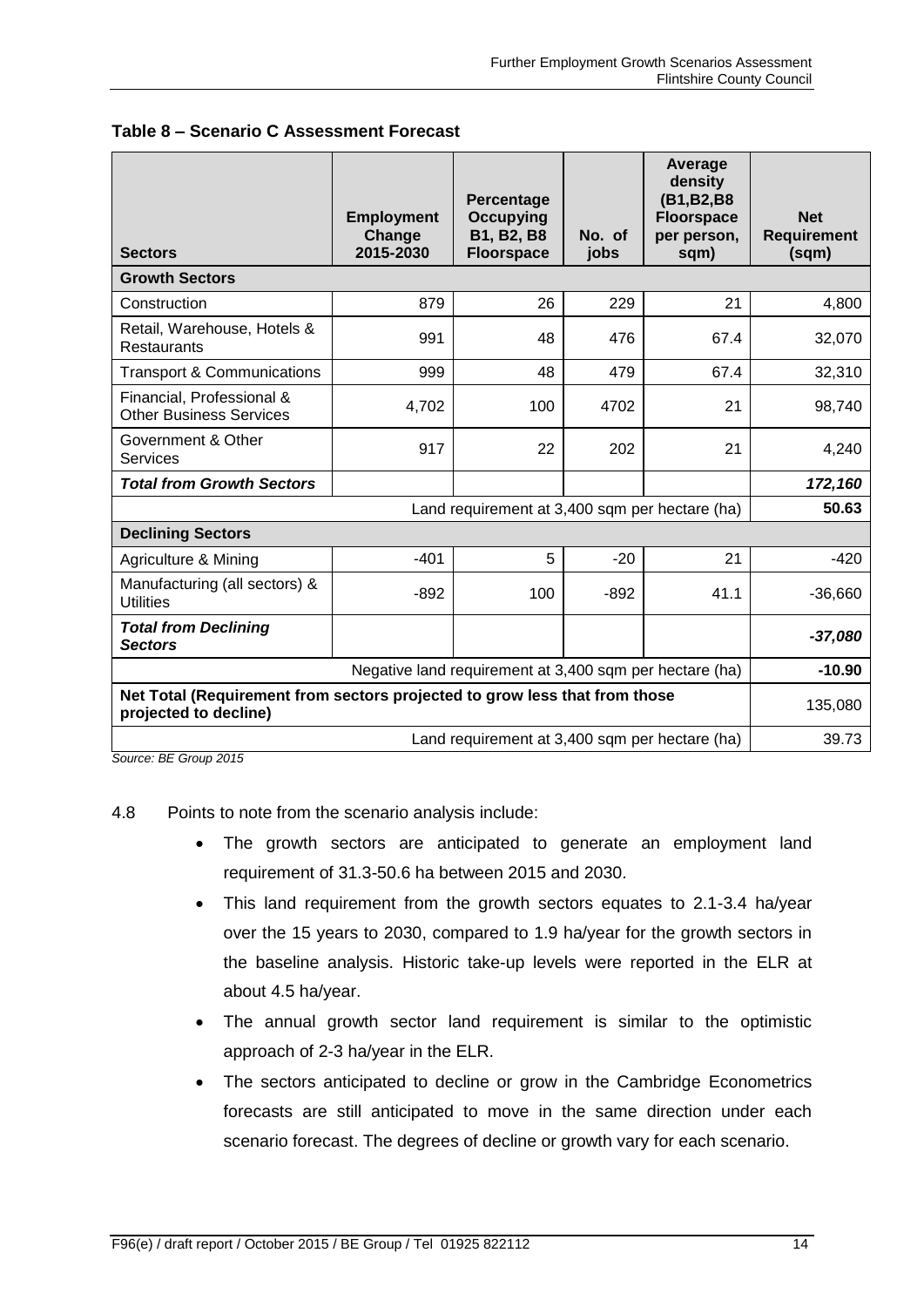- While the baseline Cambridge Econometrics forecast and Scenario A's forecast result in a negative employment land requirement, Scenarios B and C result in positive land requirements.
- The highest net land requirement at 39.7 ha (Scenario C) is below the forecast land requirement of the ELR using the land take-up methodology. The net land requirement includes declining sectors and it should be noted that declining sectors do not necessarily result in an immediate land release.
- Despite a decline in the manufacturing and utilities sector under each scenario, this sector is still anticipated to comprise 24.4-25.4 percent of the County's employment in 2030. This compares to 23.6 percent under the Cambridge Econometrics forecast.
- All land requirements from the scenarios (whether net or just from the growth sectors) is less than the reported realistic land supply as at 2014 in the ELR of 224 ha in Flintshire.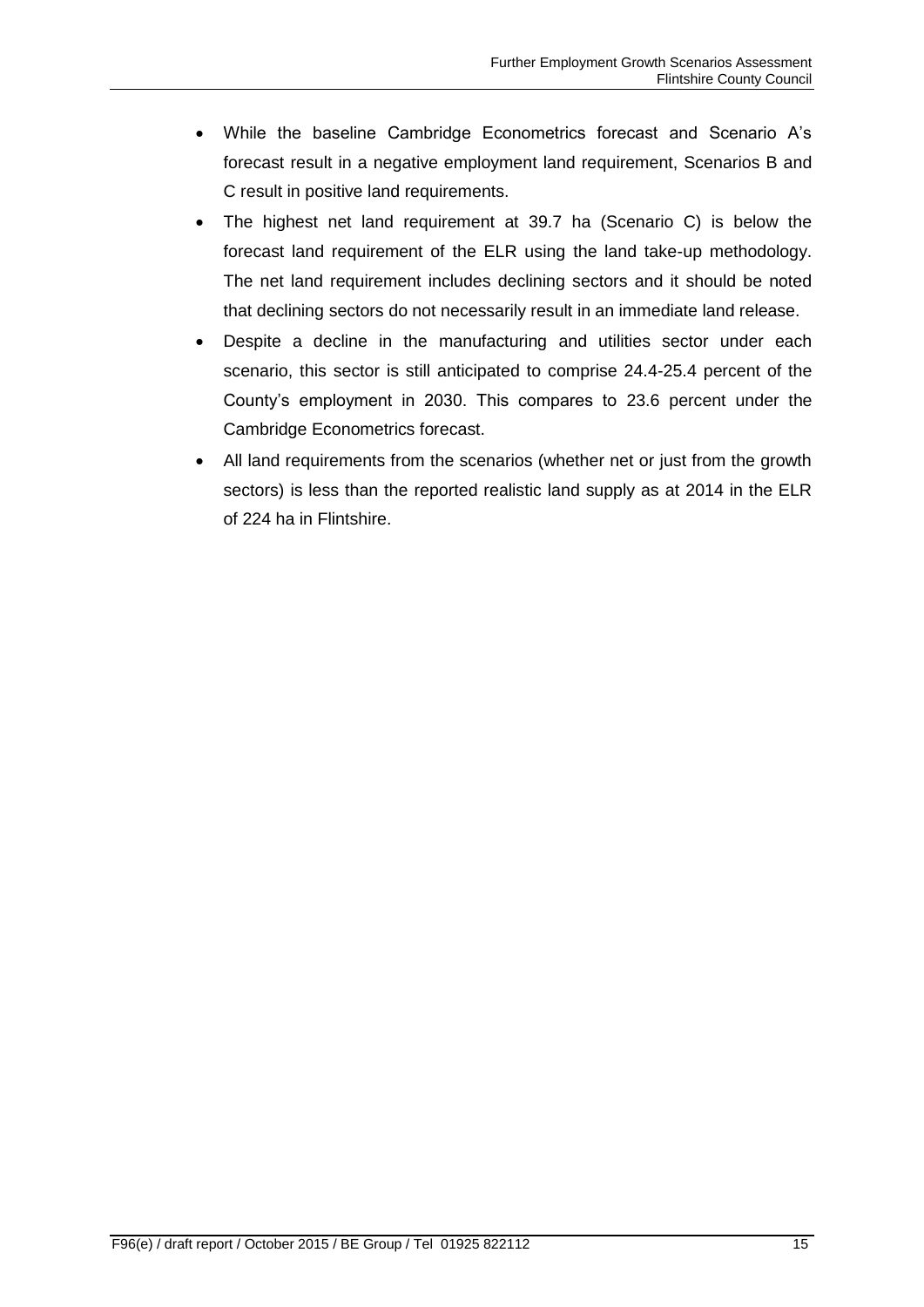#### <span id="page-17-0"></span>**5.0 SUMMARY OF IMPLICATIONS FOR EMPLOYMENT LAND REVIEW**

- 5.1 All of the agents stated that the current economic conditions are having, or have had, a considerable impact upon the market conditions in general due to a lack of finance to enable growth. Though the level of enquiries have picked up since 2013, the level of conversions remain the same for the majority of agencies. One agency described the upturn in Wrexham's property market, a result of key investments such as the super-prison. All consultees were in conformity with the success and popularity of Deeside Industrial Estate, with only one agent stating that Wirral could be a threat to the area.
- 5.2 This review of the population and employment projections for Flintshire has had regard to more up-to-date residential population information and the employment potential of major projects committed for Flintshire.
- 5.3 In regards to the population forecasts, it is reasonable to assume that the 2011 based Welsh Government forecasts would underestimate the population growth in coming years, as they are overly influenced by recessionary years. The BE Group considers that the 15-year migration average forecast produced by Conwy County Borough Council for Flintshire is the most reasonable forecast of population growth for the County. The resulting employment land requirement in Flintshire for this forecast is 11.7 ha, which would easily be able to be accommodated within the current realistic supply of land in Flintshire.
- 5.4 The major projects have the potential to accommodate several thousands of workers upon completion, including about 5,500-7,000 workers in the Northern Gateway and some 3,000 workers at Warren Hall. The timing and ultimate mix of these projects is unclear at this time and would influence the employment mix in Flintshire at 2030.
- 5.5 Due to the uncertainty of the growth and influence of these projects, three scenarios were devised to augment the projected employment of Cambridge Econometrics to accommodate this additional growth. The growth sectors within these scenarios generated a demand for some 31.3-50.6 ha of employment land, or 2.1-3.4 ha/year. This is more than that forecast using the same methodology in the ELR, although similar to the recommended optimistic level of 2-3 ha/year.